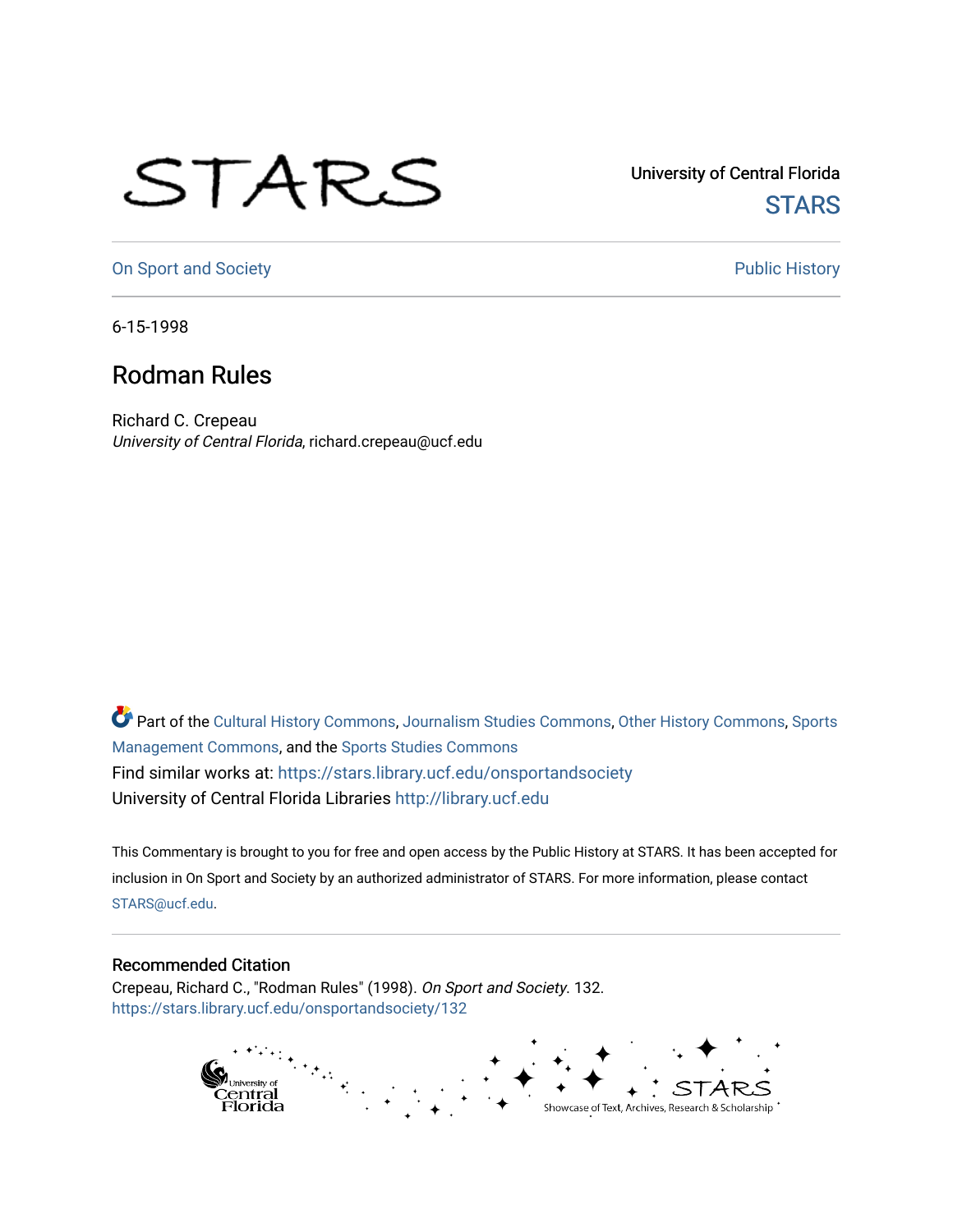## SPORT AND SOCIETY FOR H-ARETE JUNE 15, 1998

After watching Michael and the Bulls win a sixth NBA championship you can only come away with a sense of awe at what this team has done. In the process however one Bull doesn't get his due as a basketball player, although one hears and sees more than enough about him for his off-court activity.

The next basketball book out of Chicago ought to be titled Rodman Rules. Clearly the most colorful of the Bulls has become a key member of the championship team, and clearly for Dennis Rodman the rules are different. Phil Jackson said as much admitting a few days ago that the only hope for reforming Rodman would be "shock therapy."

I hate to admit this but I may be falling in love with "The Worm," both as an anti-hero and a basketball player although certainly not a role model.

As a basketball player Dennis Rodman has proven to be a key to the latest Chicago championship run. It is clear that Michael is not quite the potent offensive force he once was, and it is clear that it is defense that won this latest championship. Michael plays defense very well, Scotty Pippen plays it even better, but Dennis Rodman is the key on defense.

Much of the discussion during this series centered on the disappearance of Karl Malone as a factor during key times of several games. This is explained as some sort of failure by the mailman and could redefine the term "going postal," at least as a sports idiom. Karl did not fail to deliver; Dennis mugged the mailman and outplayed Malone in several situations. If Karl Malone is the mailman, Dennis is the FedEx man.

Rodman is quite simply the best defensive player in the NBA, and good defense stops good offense in most sports.

In addition Rodman gets the key rebounds for the Bulls, brings an energy level to the floor that can ignite the rest of his teammates, and sets screens and passes the ball as well as anyone. In game four Dennis also proved that he could produce in the clutch as he hit four straight free-throws in crunch time. On the television broadcast Isiah Thomas said that in the old Detroit Piston glory days two players were regarded as the best under pressure, John Salley and Dennis Rodman. He said that before Rodman made the first two of the four free throws.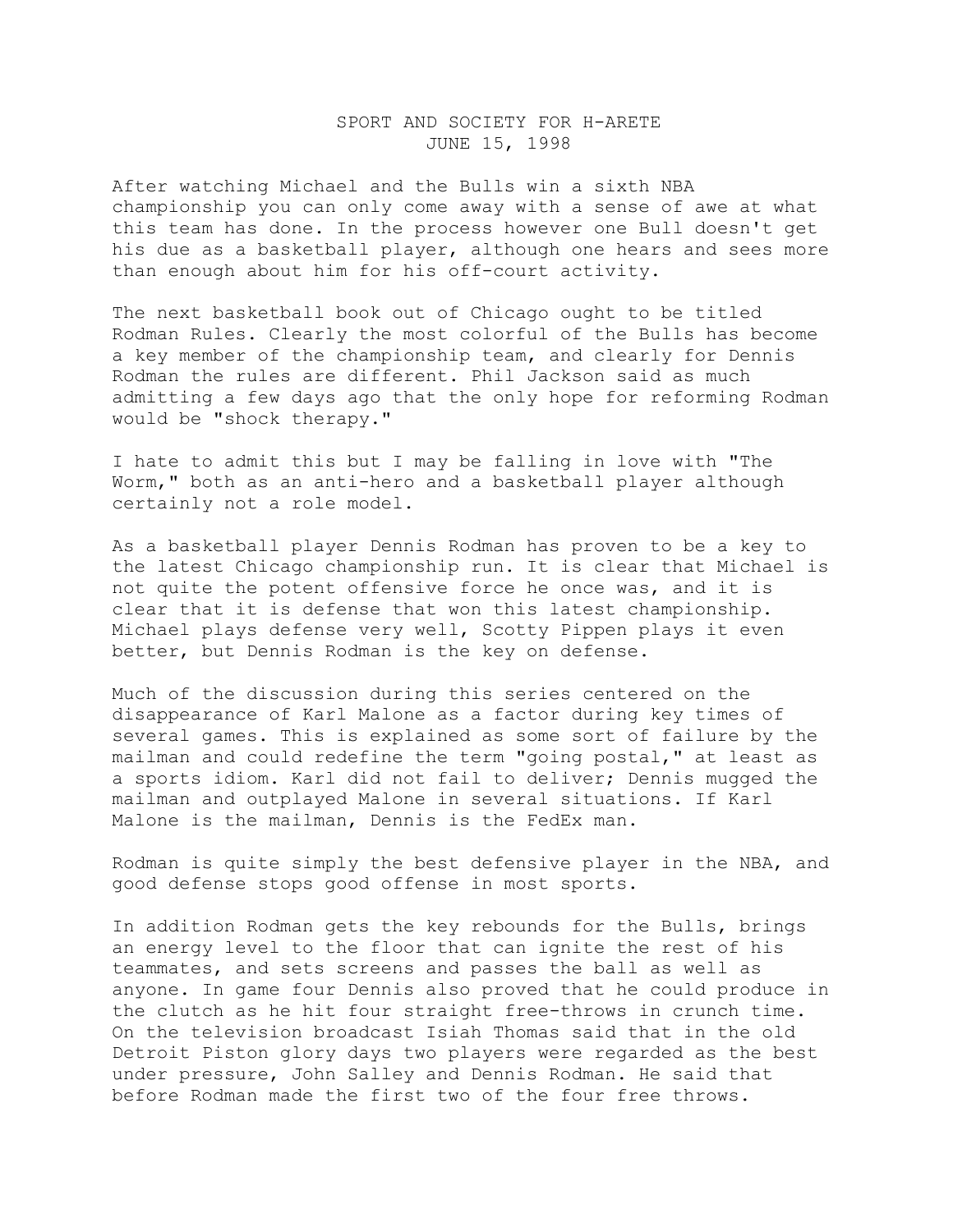All of this has enhanced my admiration for "the Worm" because Rodman did it while defying all the rules. After game one in Salt Lake City Rodman went off to the gambling tables in Vegas. After game three in Chicago he went to Detroit to join Hulk Hogan and those marvelous sportsmen from the World Wrestling Federation. There he smoked cigars, partied with the Hulkster and had several babes draped on his arms. He missed a twentyminute practice with the Bulls and Jackson fined him, as did the league.

This sent segments of the press into cardiac arrest, especially Bob Costas who seems to have taken "Rodman bashing" as his chief mission during the N-B-A on N-B-C. How could Dennis do this to his teammates? How could Dennis have risked the chemistry of the team at this crucial moment? Dennis has committed a sacrilege on this sacred ritual. Enough already!

Everyone knows who Dennis is. Everyone knows what you get when you sign Dennis to a contract. Nothing is disrupted when Dennis is being Dennis. While the press was calling for Dennis to apologize to his teammates, and perhaps the nation, Jordan and Pippin blew it off. Then Rodman simply came to work on game day and dominated Karl Malone, the Jazz and the boards, and for good measure he threw in those four straight free throws.

This seemed to be driving Bob Costas crazy and led him to depart from his generally impeccable job as a play-by-play man to rail against Rodman. In the process Costas has failed to report accurately what was going on in front of him. Isiah Thomas tried to correct this nonsense, but Costas seemed unwilling or unable to listen. And if someone doesn't just "deck" Jim Gray for his pontifically inane comments and questions I will be both surprised and disappointed. Gray makes you long for Bill Walton.

So Rodman has defied all the rules, lived his life in ways that should make him fail at sport, and exposed the emptiness of the "sport builds character" school of the rationale for sport. On the contrary, said Haywood Hale Broune "sport builds characters," and Dennis Rodman underlines that truth.

Rodman also proves that you don't have to be a great offensive player to make big money as a celebrity in the NBA. He has proven to be a marketing genius in a league where marketing genius has been much used, valued, and admired. This is not what David Stern had in mind, but still it sells, and as long as it sells, and as long as Rodman contributes on the court, he